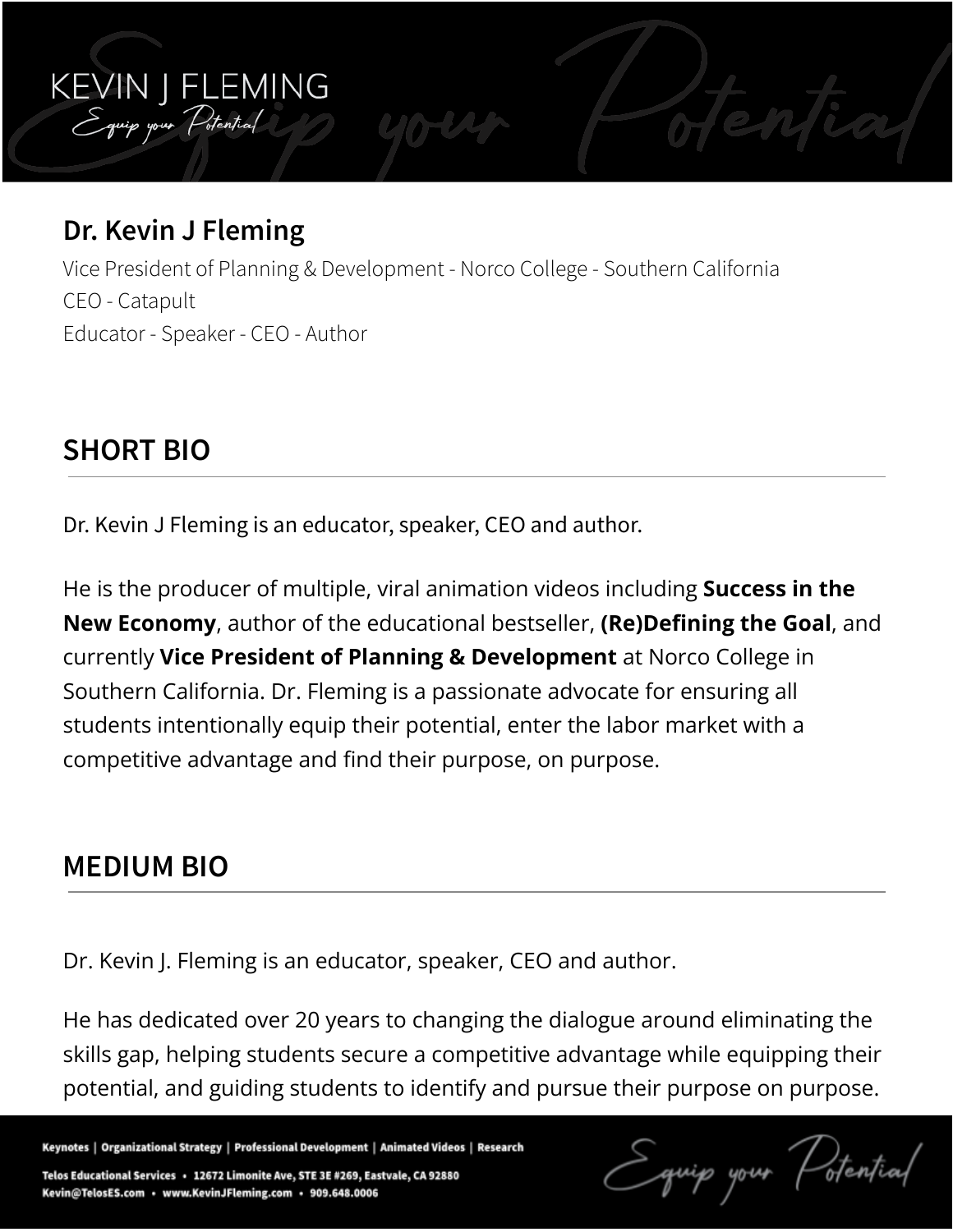

Dr. Fleming currently serves as the Vice President of Planning & Development at Norco College (part of Riverside Community College District, CA) having previously supported over 40 CTE programs as a Dean of Instruction and member of the faculty.

Dr. Fleming has helped launch a national dialogue about acquiring the right knowledge, skills, and abilities to be successful in the new economy. His message encourages every education leader (teachers, counselors, parents, and policymakers) to support America's talented students to make informed career decisions through the development of the 4 skills necessary for true success: academic skills, life skills, employability skills, and technical skills.

## **LONG BIO**

KEVIN J FLEMING<br>Equip your Potential

Dr. Kevin J Flming is an educator, speaker, CEO, and author.

He has dedicated over 20 years to changing the dialogue around eliminating the skills gap, helping students secure a competitive advantage while fulfilling their potential, and guiding students to identify and pursue their purpose on purpose.

Keynotes | Organizational Strategy | Professional Development | Animated Videos | Research

Telos Educational Services · 12672 Limonite Ave, STE 3E #269, Eastvale, CA 92880 Kevin@TelosES.com · www.KevinJFleming.com · 909.648.0006

 $40.44$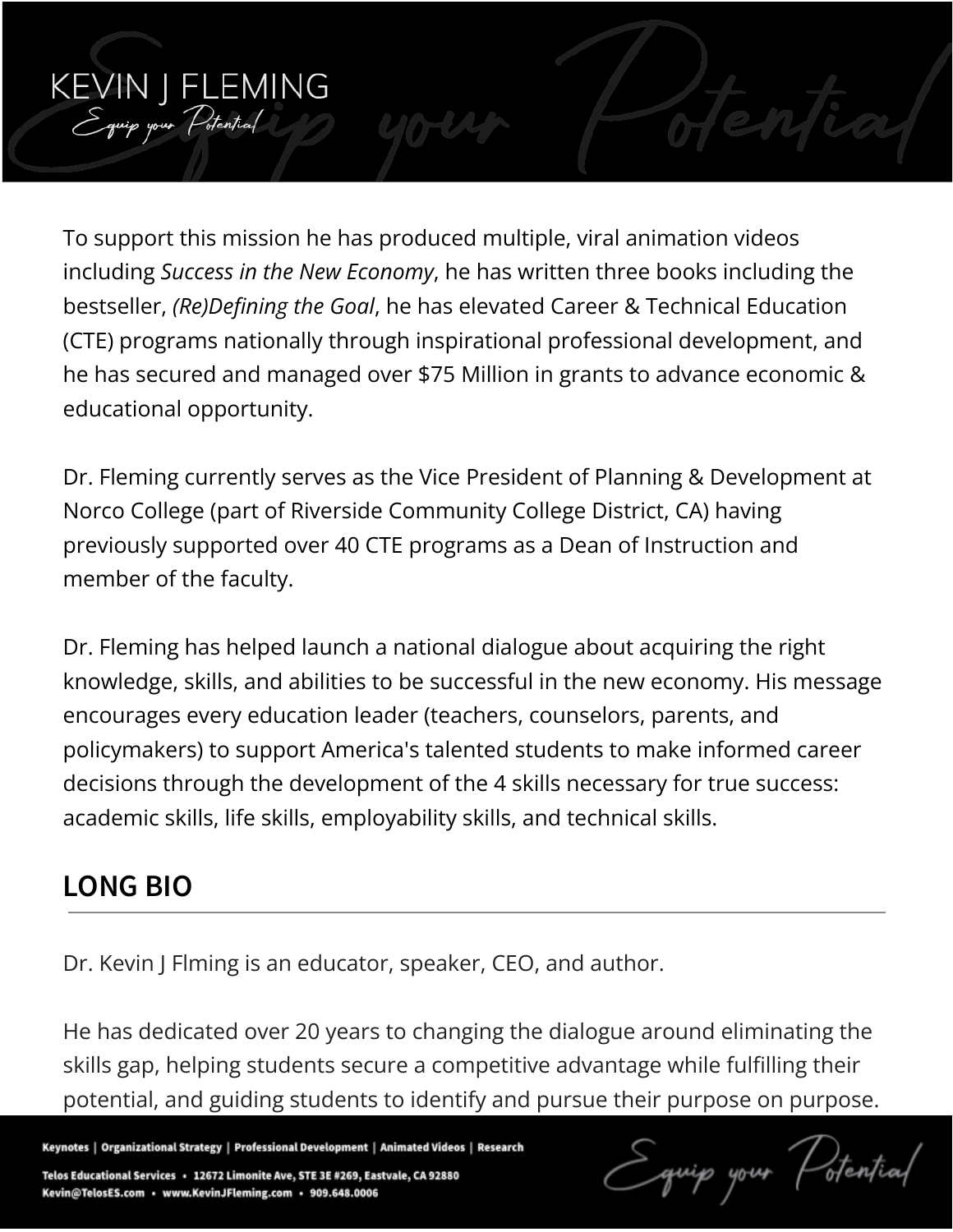# KEVIN J FLEMING<br>Equip your Potential

To support this mission, he has produced multiple, viral animation videos including *Success in the New Economy*, he has written four books including the bestseller, *(Re)Defining the Goal*, the children's book *There's A Hat for That!*, and an interactive etextbook to train Supply Chain Technicians, he has elevated Career & Technical Education (CTE) programs nationally through innovative professional development, and he has secured and managed over \$75 Million in competitive grants to advance economic & educational opportunity.

Beginning his career in academia within student services, he has vast experience in student leadership, classroom instruction, labor market research, economic development, marketing, fundraising, grant/project management, academic affairs, and professional speaking.

At Norco College since 2010, Dr. Fleming leads the Planning & Development division that includes Marketing and Communications, Advancement/Grants, Institutional Effectiveness, Strategic Initiatives, Workforce Development, and Community Partnerships. He previously supported over 40 Career & Technical Education (CTE) programs within the Academic Affairs division as Dean of Instruction. A passionate advocate for student success, he served as vice president for the California Community College Association for Occupational Education and on visiting teams for the Accrediting Commission for Community and Junior Colleges. Dr. Fleming's Center of Excellence was recognized by the Community College Futures Assembly (National Bellwether Award) for analyzing industry trends, workforce needs, & providing customized labor market research

Keynotes | Organizational Strategy | Professional Development | Animated Videos | Research

Telos Educational Services · 12672 Limonite Ave, STE 3E #269, Eastvale, CA 92880 Kevin@TelosES.com · www.KevinJFleming.com · 909.648.0006

Potential quip your